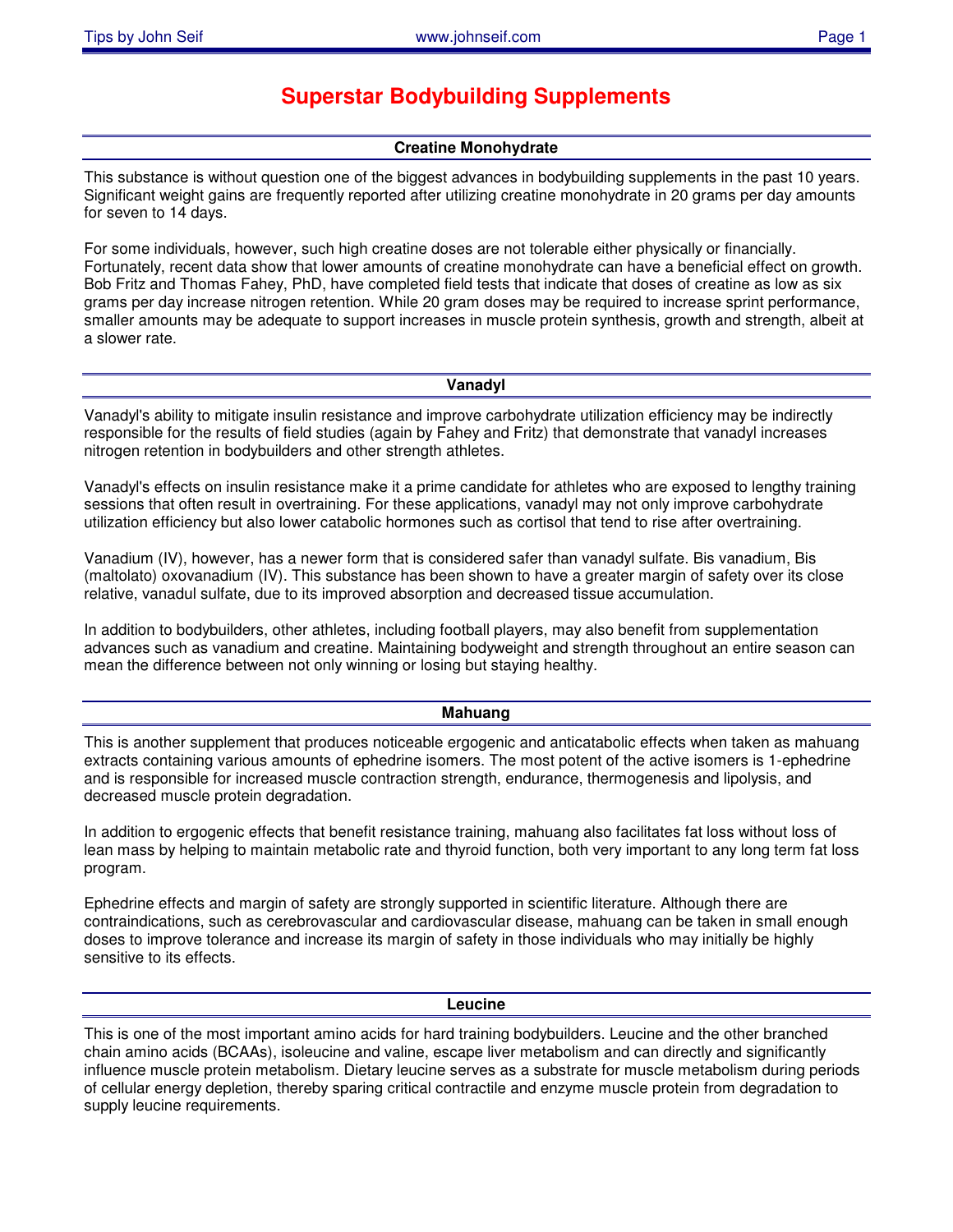Because leucine contributes to glutamine synthesis, taking supplemental leucine before and after intense training and between meals can help to normalize glutamine levels in both the serum and muscle, thereby promoting anticatabolic muscle metabolism as well as supporting immune function.

## **Ketoisocaporate (KIC)**

KIC is another very important nutrient capable of producing significant anabolic effects. KIC is the branched chain keto acid of leucine, and it occurs naturally in muscle and liver metabolism. Unlike leucine, however, dietary KIC affects the liver to a greater extent than muscle tissue. Eighty percent of dietary KIC is taken up by the liver, where it decreases the catabolism of amino acids.

The immediate obvious effect of dietary KIC is that it reduces urine urea nitrogen retention, the long term effect of which could be increased muscle mass.

## **Alpha-Ketoglutarate**

The salts of alpha-ketoglutarate (calcium, magnesium and potassium) have been demonstrated to increase muscle glutamine stores in severely catabolic hospital patients to a greater degree tan leucine. Alpha ketoglutarate is utilized in the Krebs cycle and provides the carbon skeleton for a portion of glutamine synthesis. The combination of leucine and salts of alpha - ketoglutarate can provide invaluable support for both muscle metabolism and immune function during periods of physical stress.

The combination of KIC, leucine (or BCAA supplements high in leucine) and salts of alpha - ketoglutarate can produce measurable anabolic effects. The strong anticatabolic effects produced by the combination of KIC, alpha - ketoglutarate and leucine can limit the use of amino acids for energy and promote the use of fatty acids, resulting in deceased urine-urea nitrogen.

it's reasonable to assume that this combination of nutrients could eventually lead to increased lean mass and decreased bodyfat, provided that appropriate diet and training procedures are followed.

## **Whey Protein**

Whey protein is a clear improvement over other sources of protein for athletes. Previously, egg protein (especially egg white) was considered the best protein for bodybuilders. However, while egg protein does possess a very high ratio of essential to nonessential amino acids, its ratio of BCAAs to essentials is not as good. Due to the fact that BCAAs, especially leucine, are utilized to a great degree during intense training, resupplying them is very important. Because whey protein is very high in leucine, containing almost twice as much as egg protein, whey becomes a better choice for athletes.

## **Beta-Ecdysterone**

This is a plant sterol that has been shown to increase muscle deposition in rats at a comparable level to Dianabol. Also, in field studies by Fahey and Fritz, 30 mg of beta - ecdysterone were shown to improve nitrogen balance in weight trained athletes. However, it was found that protein with a high biological value (BV) was found to be a very important if not critical component of this equation.

## **Hydroxycritic Acid (HCA)**

Though not a thermogenic agent, HCA interferes with hepatic triglyceride synthesis by inhibiting citrate lyase. The rationale of incorporating HCA in a diet regimen is that it limits carbohydrate conversion to fat. When citrate lyase is inhibited, serum glucose levels remain higher, depressing appetite. HCA may also contribute to an increase in liver glycogen that may facilitate longer periods of anabolism by maintaining serum glucose, which, in turn, can reduce release of catabolic stress hormones.